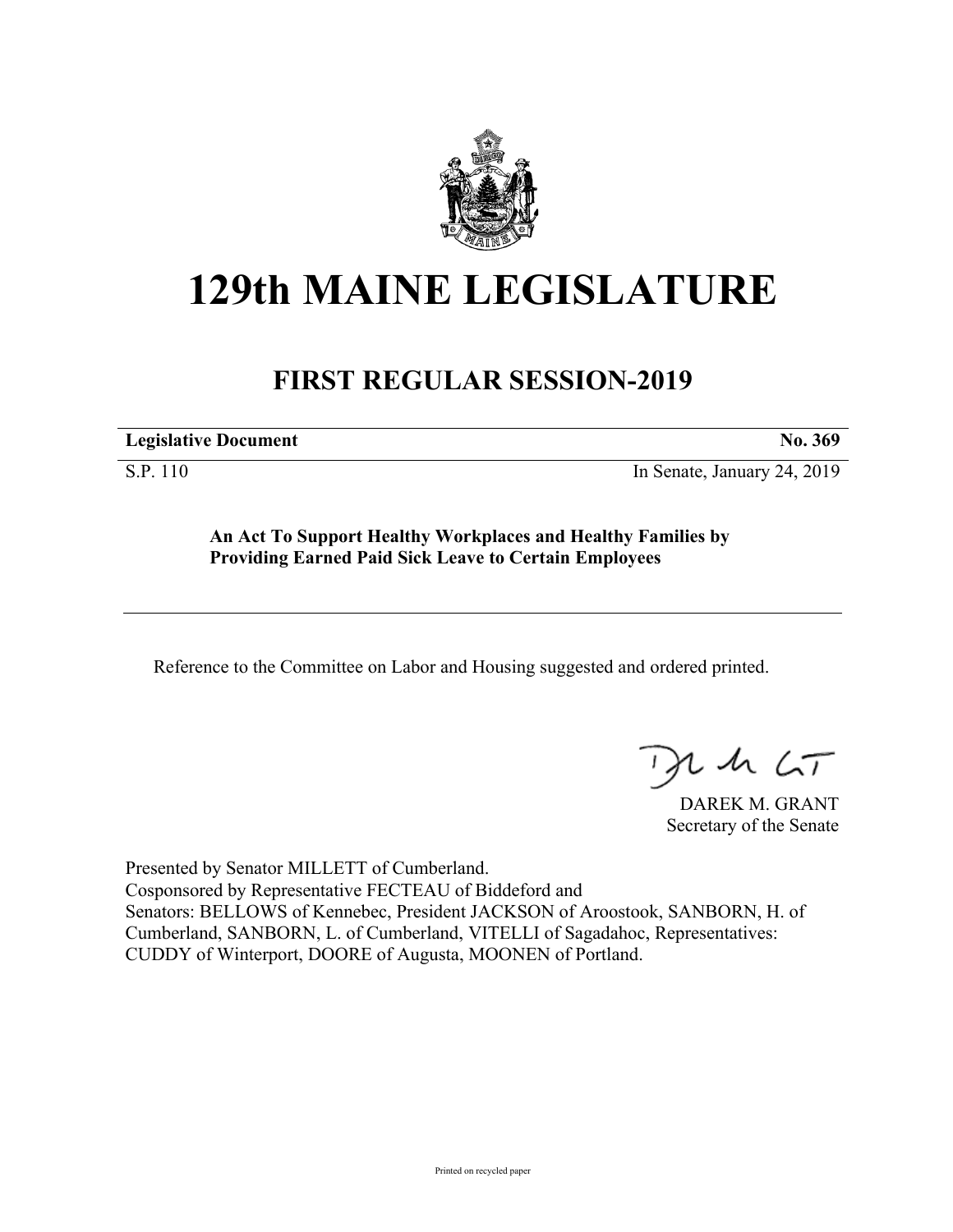#### **Be it enacted by the People of the State of Maine as follows:**

 **Sec. 1. 26 MRSA §626, first ¶,** as amended by PL 2017, c. 219, §11, is further amended to read:

 An employee leaving employment must be paid in full no later than the employee's next established payday. Any overcompensation may be withheld if authorized under section 635 and any loan or advance against future earnings or wages may be deducted if evidenced by a statement in writing signed by the employee. Whenever the terms of employment or the employer's established practice includes provisions for paid vacations, vacation pay on cessation of employment has the same status as wages earned. Sick leave accrued pursuant to section 637 or section 638 does not have the same status as wages earned.

 **Sec. 2. 26 MRSA §636, sub-§2,** as enacted by PL 2005, c. 455, §1, is amended to read:

 **2. Use of paid leave and paid sick leave.** If an employer, under the terms of a collective bargaining agreement or employment policy or as required by section 637, provides paid leave, then the employer shall allow an employee to use the paid leave for the care of an immediate family member who is ill as provided in this section.

**Sec. 3. 26 MRSA §§637 and 638** are enacted to read:

#### **§637. Earned paid sick leave**

- An employer that employs more than 5 employees shall provide to each employee earned paid sick leave as provided by this section.
- **1. Definitions.** As used in this section, unless the context otherwise indicates, the following terms have the following meanings.
- A. "Department" means the Department of Labor.
- B. "Family member" means:
- (1) The employee's, and the employee's spouse's or domestic partner's, biological child, adopted child, foster child, stepchild or legal ward, a child to whom the employee or the employee's spouse or domestic partner stands in loco parentis or an individual to whom the employee or the employee's spouse or domestic partner stood in loco parentis when the individual was a minor;
- (2) The employee's, and the employee's spouse's or domestic partner's, biological parent, foster parent, stepparent, adoptive parent or legal guardian or a person who stood in loco parentis when the employee was a minor child;
- (3) A person to whom the employee is legally married under the laws of any state or a domestic partner of the employee;
- (4) The employee's, and the employee's spouse's or domestic partner's, biological grandparent, foster grandparent, adoptive grandparent or stepgrandparent;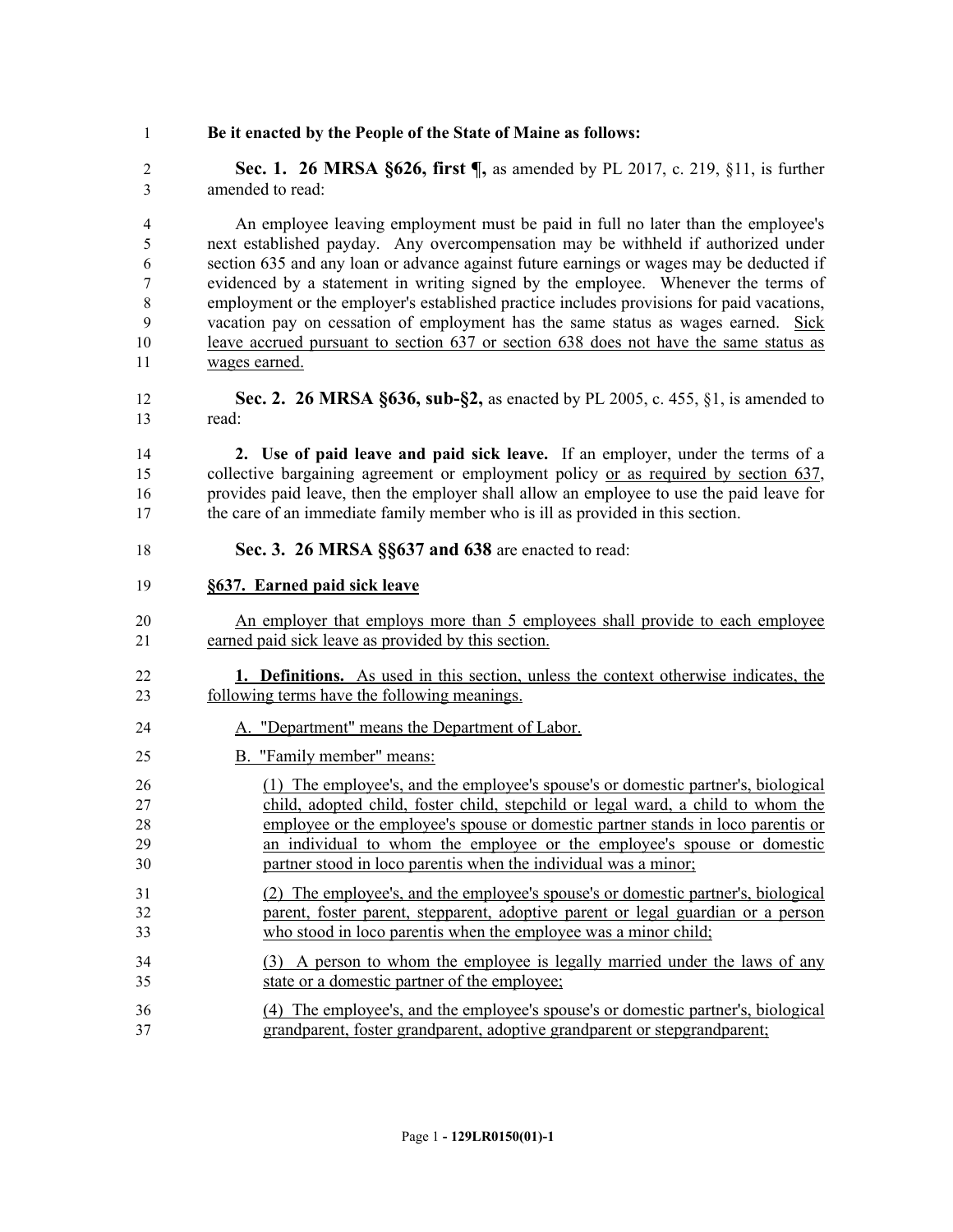| 1<br>$\overline{2}$                           | (5) The employee's, and the employee's spouse's or domestic partner's, biological<br>sibling, foster sibling, adoptive sibling or stepsibling; and                                                                                                                                                                                                                                                                                                                                                                                                                                                                                                                                                                                                   |
|-----------------------------------------------|------------------------------------------------------------------------------------------------------------------------------------------------------------------------------------------------------------------------------------------------------------------------------------------------------------------------------------------------------------------------------------------------------------------------------------------------------------------------------------------------------------------------------------------------------------------------------------------------------------------------------------------------------------------------------------------------------------------------------------------------------|
| 3<br>4                                        | (6) Any other individual related by blood or affinity whose close association<br>with the employee is the equivalent of a family relationship.                                                                                                                                                                                                                                                                                                                                                                                                                                                                                                                                                                                                       |
| 5<br>6<br>7<br>8<br>9<br>10<br>11<br>12<br>13 | 2. Accrual. An employee entitled to earned paid sick leave under this section<br>accrues the leave at a rate of no less than one hour of earned paid sick leave for every 30<br>hours worked. Accrual begins at the start of employment, but the employer is not<br>required to permit use of the leave before an employee has been employed for 90 days.<br>The employer shall permit an employee to carry forward at least 40 hours of accrued<br>earned paid sick leave to the following year, but an employer is not required to allow the<br>use of more than 40 hours of earned paid sick leave in one year. An employer may<br>provide all earned paid sick leave the employee is expected to earn in a year at the<br>beginning of the year. |
| 14<br>15                                      | 3. Use of accrued earned paid sick leave. Accrued earned paid sick leave may be<br>used for the following:                                                                                                                                                                                                                                                                                                                                                                                                                                                                                                                                                                                                                                           |
| 16                                            | A. An employee's:                                                                                                                                                                                                                                                                                                                                                                                                                                                                                                                                                                                                                                                                                                                                    |
| 17                                            | (1) Mental or physical illness, injury or health condition;                                                                                                                                                                                                                                                                                                                                                                                                                                                                                                                                                                                                                                                                                          |
| 18<br>19                                      | (2) Medical diagnosis, care or treatment of the employee's mental or physical<br>illness, injury or health condition; or                                                                                                                                                                                                                                                                                                                                                                                                                                                                                                                                                                                                                             |
| 20                                            | (3) Preventative medical care;                                                                                                                                                                                                                                                                                                                                                                                                                                                                                                                                                                                                                                                                                                                       |
| 21                                            | B. A family member's:                                                                                                                                                                                                                                                                                                                                                                                                                                                                                                                                                                                                                                                                                                                                |
| 22                                            | (1) Mental or physical illness, injury or health condition;                                                                                                                                                                                                                                                                                                                                                                                                                                                                                                                                                                                                                                                                                          |
| 23<br>24                                      | Medical diagnosis, care or treatment of the family member's mental or<br>(2)<br>physical illness, injury or health condition; or                                                                                                                                                                                                                                                                                                                                                                                                                                                                                                                                                                                                                     |
| 25                                            | (3) Preventative medical care; and                                                                                                                                                                                                                                                                                                                                                                                                                                                                                                                                                                                                                                                                                                                   |
| 26<br>27                                      | C. If an employee or a family member is a victim of domestic violence or sexual<br>assault:                                                                                                                                                                                                                                                                                                                                                                                                                                                                                                                                                                                                                                                          |
| 28<br>29                                      | Medical care or psychological or other counseling for physical or<br>(1)<br>psychological injury or disability;                                                                                                                                                                                                                                                                                                                                                                                                                                                                                                                                                                                                                                      |
| 30                                            | Obtaining services from a victim services organization;                                                                                                                                                                                                                                                                                                                                                                                                                                                                                                                                                                                                                                                                                              |
| 31                                            | (3) Relocating due to domestic violence or sexual assault;                                                                                                                                                                                                                                                                                                                                                                                                                                                                                                                                                                                                                                                                                           |
| 32<br>33                                      | (4) Obtaining legal services or participating in any civil or criminal proceedings<br>related to or resulting from the domestic violence or sexual assault; or                                                                                                                                                                                                                                                                                                                                                                                                                                                                                                                                                                                       |
| 34<br>35                                      | (5) Meetings at a child's school or place of care related to the child's health or<br>disability or to the effects of domestic violence or sexual assault on the child.                                                                                                                                                                                                                                                                                                                                                                                                                                                                                                                                                                              |
| 36<br>37<br>38                                | Earned paid sick leave may be used in the smallest increment that the employer's payroll<br>system uses to account for absences or use of other time. An employee is not required to<br>secure a substitute when that employee uses earned paid sick leave.                                                                                                                                                                                                                                                                                                                                                                                                                                                                                          |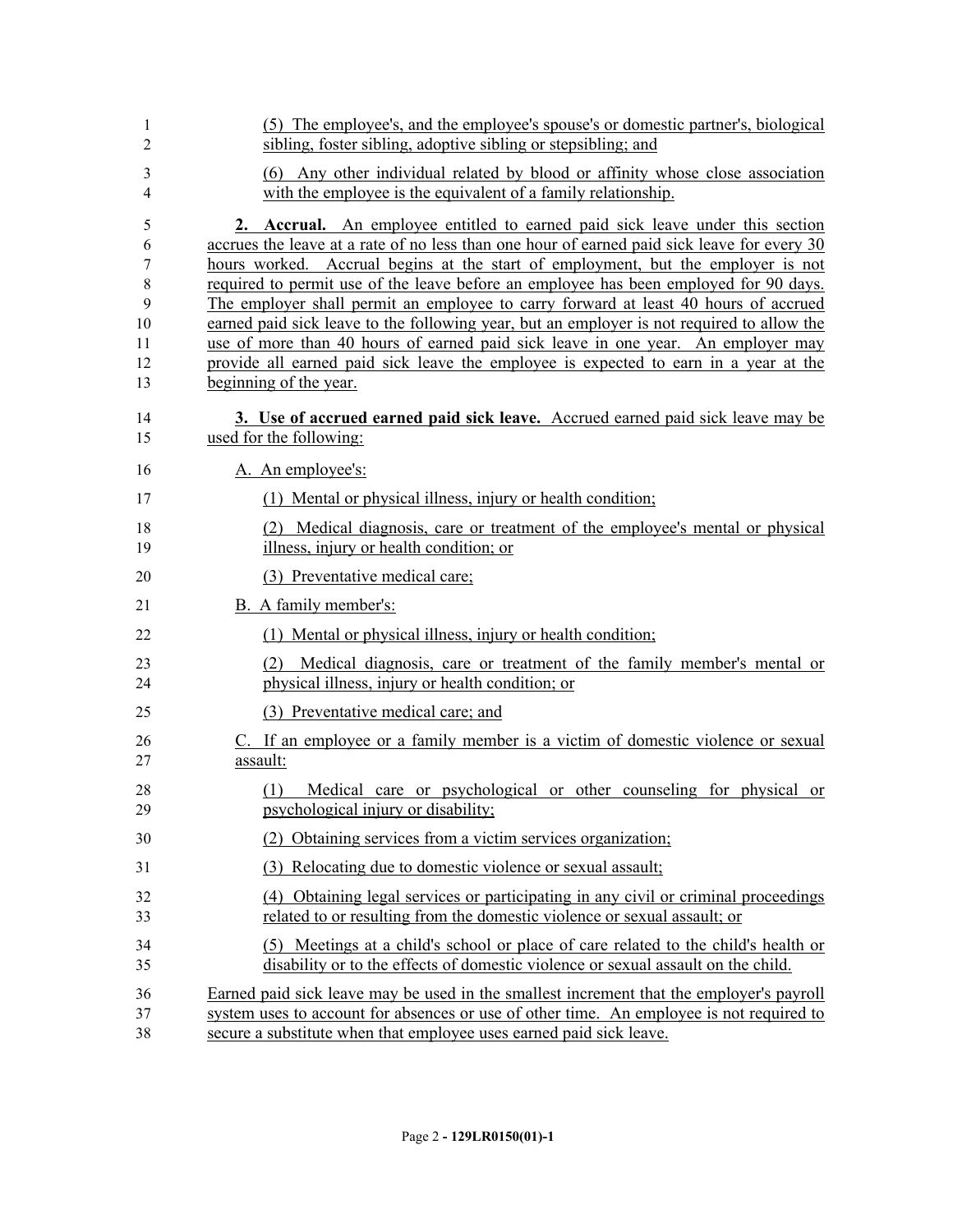| 1              | 4. Notice requirements. Accrued earned paid sick leave must be provided upon the        |
|----------------|-----------------------------------------------------------------------------------------|
| $\overline{2}$ | request of an employee, pursuant to the following requirements.                         |
| 3              | A. The request may be made orally, in writing, by electronic means or by any other      |
| $\overline{4}$ | means acceptable to the employer. When possible, the request must include the           |
| 5              | expected duration of the absence.                                                       |
| 6              | B. When the use of earned paid sick leave is foreseeable, the employee shall make a     |
| 7              | good faith effort to provide notice of the need for the earned paid sick leave to the   |
| $\,$ 8 $\,$    | employer in advance of the use of the earned paid sick leave and shall make a           |
| 9              | reasonable effort to schedule the use of earned paid sick leave in a manner that does   |
| 10             | not unduly disrupt the operations of the employer.                                      |
| 11             | C. An employer that requires notice of the need to use earned paid sick leave when      |
| 12             | the need is not foreseeable shall provide a written policy that contains procedures for |
| 13             | the employee to provide notice. An employer that has not provided to an employee a      |
| 14             | copy of its written policy for providing notice under this paragraph may not deny       |
| 15             | earned paid sick leave to the employee based on noncompliance with the policy.          |
| 16             | <b>5. Combined paid leave.</b> An employer may meet the requirements of this section    |
| 17             | by providing paid leave that may be used by the employee interchangeably as either sick |
| 18             | leave or vacation time, as long as this paid leave is in accordance with the accrual of |
| 19             | earned paid sick leave in subsection 2.                                                 |
| 20             | <b>6. Supporting documentation.</b> For use of accrued earned paid sick leave for more  |
| 21             | than 3 consecutive days, an employer may require reasonable documentation from the      |
| 22             | employee in order to verify that the accrued earned paid sick leave has been used for a |
| 23             | purpose described in subsection 3.                                                      |
| 24             | A. Upon the employer's request, the employee must provide the documentation to the      |
| 25             | employer in a timely manner. The employer may not delay the employee's use of           |
| 26             | accrued earned paid sick leave on the basis that the employer has not yet received      |
| 27             | documentation.                                                                          |
| 28             | B. For use of accrued earned paid sick leave pursuant to subsection 3, paragraph A      |
| 29             | or B, reasonable documentation for purposes of this subsection includes, but is not     |
| 30             | limited to, a signed written statement from the employee or documentation signed by     |
| 31             | a health care professional indicating that the employee's or family member's use of     |
| 32             | accrued earned paid sick leave was based on one or more of the circumstances            |
| 33             | described in subsection 3, paragraph A or B. An employer may not require that the       |
| 34             | documentation explain the nature of the illness.                                        |
| 35             | C. For use of earned paid sick leave pursuant to subsection 3, paragraph C,             |
| 36             | reasonable documentation is:                                                            |
| 37             | (1) A police report indicating that the employee or family member was a victim          |
| 38             | of domestic violence or sexual assault;                                                 |
| 39             | (2) A signed statement from a victim witness advocate affirming that the                |
| 40             | employee or family member is receiving services from a victim services                  |
| 41             | organization;                                                                           |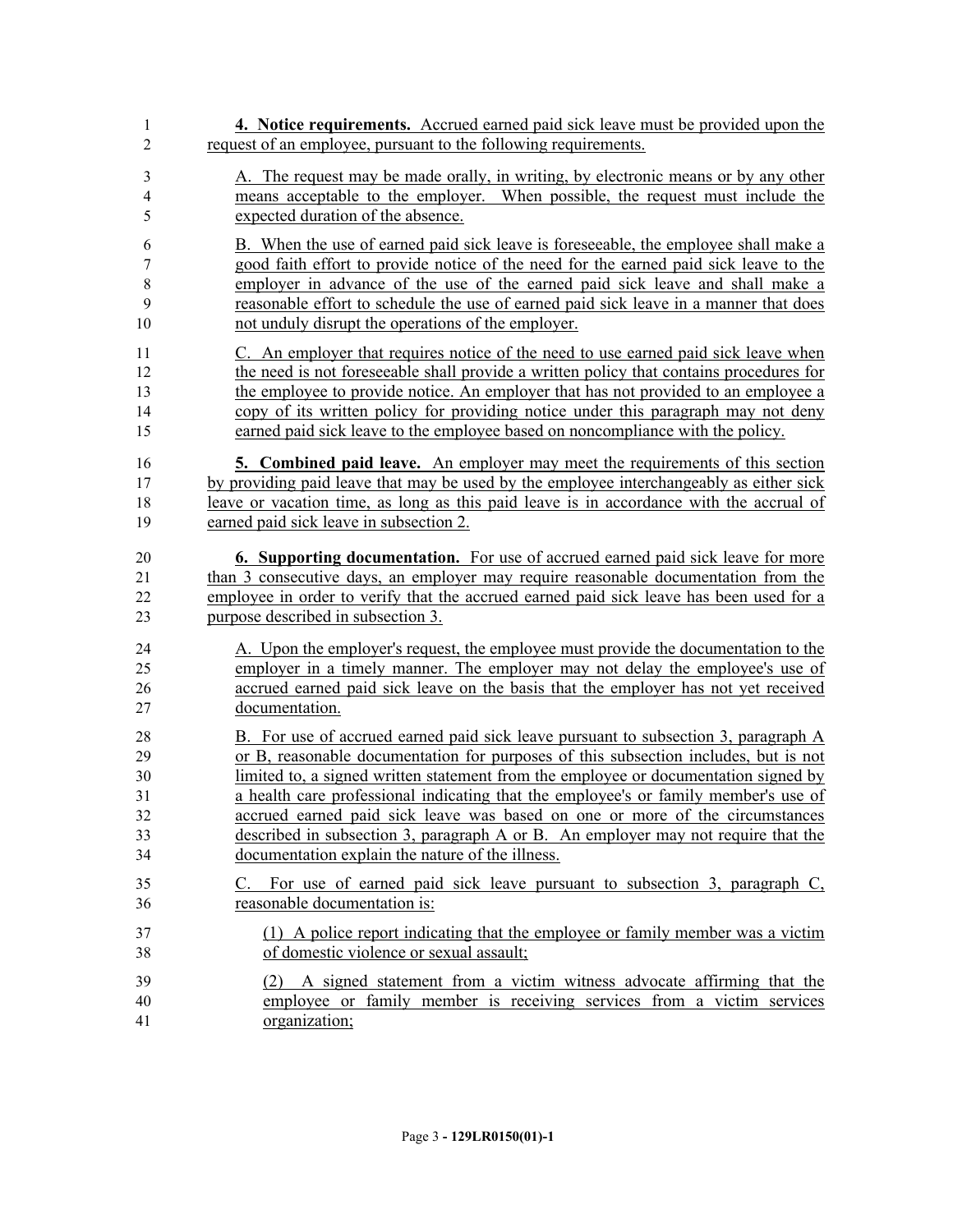| 1              | (3) A court document indicating that the employee or family member is involved        |
|----------------|---------------------------------------------------------------------------------------|
| $\overline{2}$ | in legal action related to domestic violence or sexual assault; or                    |
| 3              | (4) A signed written statement from the employee.                                     |
| 4              | An employer may not require that the documentation explain the details of the         |
| 5              | violence or assault.                                                                  |
| 6              | D. If an employer chooses to require documentation from the employee in order to      |
| 7              | verify that the accrued earned paid sick leave has been used for a permissible        |
| 8              | purpose, and the employer does not offer health insurance, the employer is            |
| 9              | responsible for paying all out-of-pocket expenses the employee incurs in obtaining    |
| 10             | the documentation. If the employer does offer health insurance, the employer is       |
| 11             | responsible for paying any costs charged to the employee by the health care           |
| 12             | professional for providing the specific documentation required by the employer.       |
| 13             | E. An employer may not require disclosure of details relating to domestic violence or |
| 14             | sexual assault or the details of an employee's or a family member's medical condition |
| 15             | as a condition of providing earned paid sick leave under this section. If an employer |
| 16             | possesses health information or information pertaining to domestic violence or sexual |
| 17             | assault about an employee or a family member, the employer shall treat that           |
| 18             | information as confidential and may not disclose that information except to the       |
| 19             | affected employee or as approved by the affected employee.                            |
| 20             | 7. Notice of policies; posting. The following provisions govern notice and posting    |
| 21             | requirements.                                                                         |
| 22             | An employer shall give employees written notice of the following at the               |
| 23             | commencement of employment or by January 1, 2021, whichever is later:                 |
| 24             | (1) Employees are entitled to earned paid sick leave;                                 |
| 25             | (2) The accrual and amount of earned paid sick leave provided under this              |
| 26             | section;                                                                              |
| 27             | (3) The terms of use for earned paid sick leave guaranteed under this section;        |
| 28             | (4) That retaliatory personnel action against employees who request or use            |
| 29             | earned paid sick leave is prohibited by law;                                          |
| 30             | (5) That each employee has the right to file a complaint or bring a civil action if   |
| 31             | earned paid sick leave as required by this section is denied by the employer or the   |
| 32             | employee is subjected to retaliatory personnel action for requesting or taking        |
| 33             | earned paid sick leave; and                                                           |
| 34             | (6) The contact information for the department from which questions about             |
| 35             | rights and responsibilities under this section can be answered.                       |
| 36             | This notice must be in English and any language that is the first language spoken by  |
| 37             | at least 10% of the employer's workforce, as long as the notice has been provided by  |
| 38             | the department pursuant to paragraph D.                                               |
| 39             | B. An employer shall record on the employee's regular pay stub, or an attachment to   |
| 40             | the pay stub, an accounting of the amount of earned paid sick leave available to the  |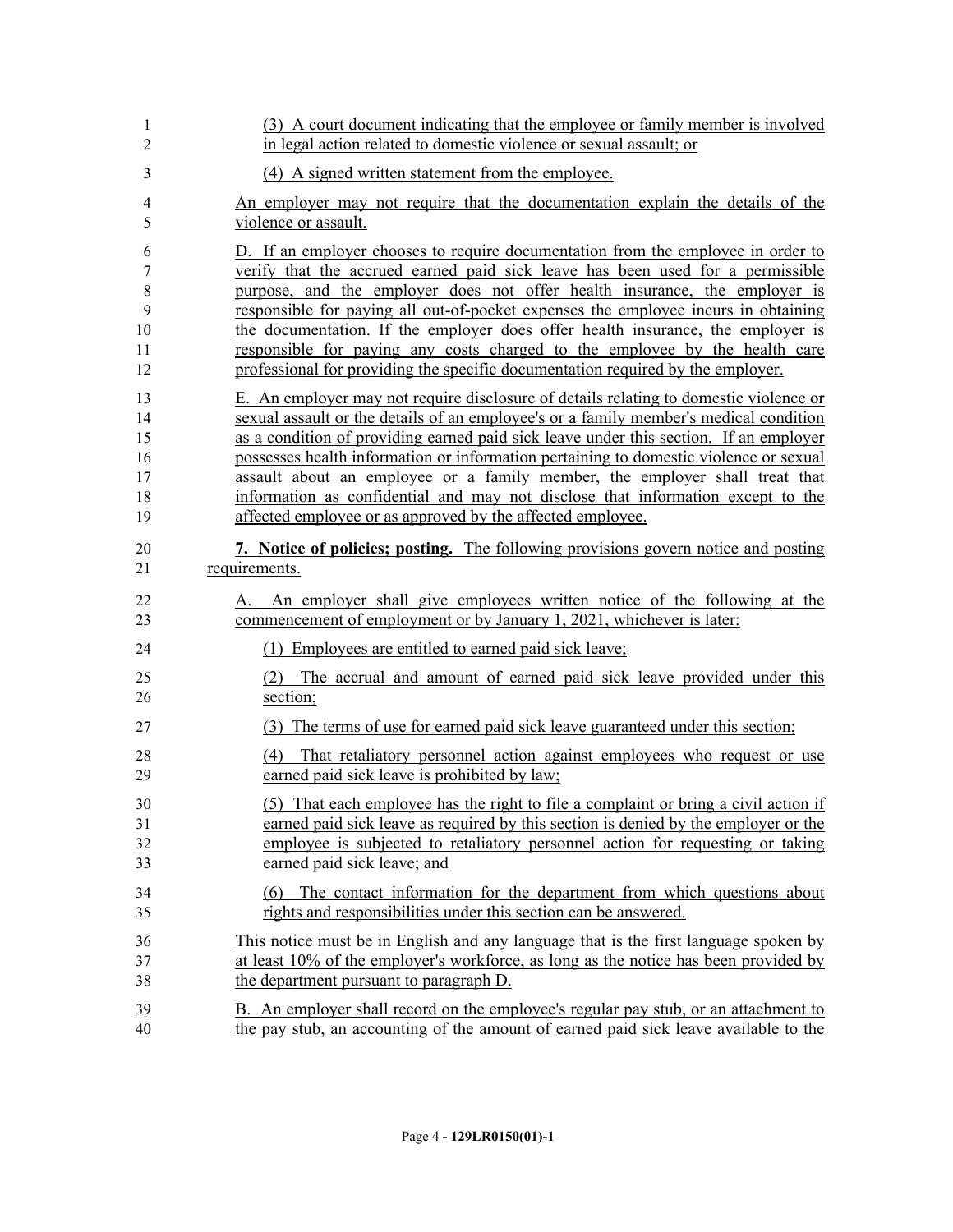| $\mathbf{1}$            | employee, the amount of earned paid sick leave taken by the employee to date in the                                                     |
|-------------------------|-----------------------------------------------------------------------------------------------------------------------------------------|
| $\overline{2}$          | year and the amount of pay the employee has received as earned paid sick leave.                                                         |
| $\mathfrak{Z}$          | C. An employer shall display a poster that contains the information required in                                                         |
| $\overline{\mathbf{4}}$ | paragraph A in a conspicuous and accessible place in each establishment where                                                           |
| 5                       | employees are employed. The poster displayed must be in English and any language                                                        |
| 6                       | that is the first language spoken by at least 10% of the employer's workforce, as long                                                  |
| 7                       | as the poster has been provided by the department pursuant to paragraph D.                                                              |
| $\,8\,$                 | D. The department shall create and make available to employers, in all languages                                                        |
| 9                       | spoken by at least 10% of the State's workforce and any other language determined to                                                    |
| $10\,$                  | be appropriate by the department, model notices and posters that contain the                                                            |
| 11                      | information required for employers' use in complying with paragraphs A and C.                                                           |
| 12                      | <b>8.</b> Record keeping. An employer shall retain records for a period of 3 years                                                      |
| 13                      | documenting hours worked by employees and earned paid sick leave taken by employees,                                                    |
| 14                      | and shall allow the department access to such records, with appropriate notice and at a                                                 |
| 15                      | mutually agreeable time, to monitor compliance with the requirements of this section.                                                   |
| 16                      | When a dispute arises as to an employee's entitlement to earned paid sick leave under this                                              |
| 17                      | section, if the employer has not maintained adequate records documenting hours worked                                                   |
| 18                      | by the employee and earned paid sick leave taken by the employee, or does not allow the                                                 |
| 19                      | department reasonable access to such records, there is a presumption that the employer                                                  |
| 20                      | has violated this section, absent clear and convincing evidence to the contrary.                                                        |
| 21                      | <b>9.</b> Exercise of rights protected; retaliation prohibited. An employee has the right                                               |
| 22                      | to use earned paid sick leave pursuant to this section, the right to file a complaint or                                                |
| 23                      | inform any person about any employer's alleged violation of this section, the right to                                                  |
| 24                      | cooperate with the department in its investigations of alleged violations of this section                                               |
| 25                      | and the right to inform any person of that person's rights under this section. An employer                                              |
| 26                      | or any other person may not interfere with, restrain or deny the exercise of, or the attempt                                            |
| 27                      | to exercise, any of these rights.                                                                                                       |
| 28                      | An employer may not take retaliatory personnel action or otherwise discriminate against                                                 |
| 29                      | an employee because the employee has exercised a right protected under this section. An                                                 |
| 30                      | employer's absence control policy may not treat earned paid sick leave taken under this                                                 |
| 31                      | section as an absence that may lead to or result in retaliatory personnel action. The                                                   |
| 32                      | protections in this section apply to any person who mistakenly, but in good faith, alleges                                              |
| 33                      | a violation of this section.                                                                                                            |
| 34                      | 10. Violation; rebuttable presumption. There is a rebuttable presumption of a                                                           |
| 35                      | violation of this section if an employer takes adverse personnel action against an                                                      |
| 36                      | employee within 90 days after that employee does any of the following:                                                                  |
| 37                      | A. Files a complaint with the department or a court alleging a violation of this                                                        |
| 38                      | section;                                                                                                                                |
| 39                      | B. Informs any person about an employer's alleged violation of this section;                                                            |
| 40<br>41                | Cooperates with the department or another person in the investigation or<br>C.<br>prosecution of any alleged violation of this section; |
| 42                      | D. Opposes any policy, practice or act that is prohibited under this section; or                                                        |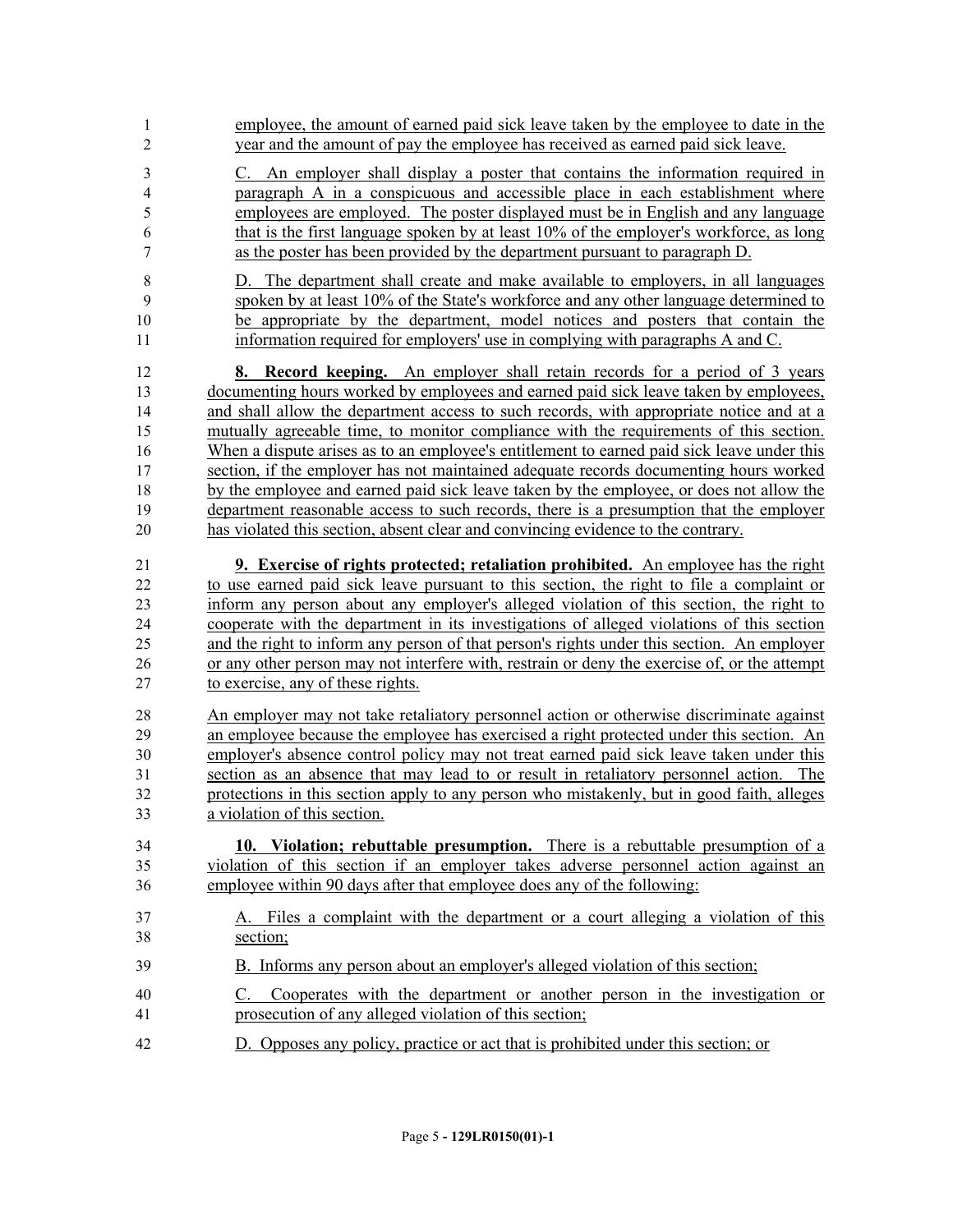E. Informs any person of that person's rights under this section.

 **11. Complaints and investigation.** The department shall enforce the provisions of this section. The department shall establish a system that allows for multiple methods of communication by which it may receive complaints regarding any alleged violations of this section. Any person alleging a violation of this section may file a complaint with the department. To the maximum extent permitted by law, the name and other identifying information of the person reporting the alleged violation is confidential and may not be disclosed except that, with the authorization of the person reporting the alleged violation, the department may disclose the person's name and other identifying information as determined to be necessary to enforce this section or for other appropriate purposes. Filing a complaint with the department is neither a prerequisite nor a bar to bringing a civil action.

 Upon receiving a complaint alleging a violation of this chapter, the department shall investigate the complaint in a timely manner and shall attempt to resolve the complaint through mediation between the complainant and the subject of the complaint or through other means. The department shall keep a complainant notified regarding the status of the complaint and any resultant investigation. If the department determines that a violation of this section has occurred, it shall issue to the person or entity it has determined has violated this section a notice of violation describing the relief required of the person or entity. The department shall prescribe the form and wording of such notices of violation and any method of appealing the decision of the department.

- **12. Civil violation.** An employer that fails to provide earned paid sick leave in violation of this section or who takes retaliatory personnel action against an employee or former employee commits a civil violation for which a fine of not more than \$1,000 may be adjudged.
- 26 An employer that willfully violates the notice or posting requirements in subsection 7 commits a civil violation for which a fine of not more than \$100 may adjudged.

 **13. Private right of action.** An employer that violates this section is liable to the individual affected by the violation for appropriate relief collectible in a civil action, including, but not limited, to the following relief:

- A. Payment for unpaid leave taken that should have been earned paid sick leave;
- B. Payment of back wages;
- C. An amount equal to the sum of the amounts under paragraphs A, B and D, if applicable, as liquidated damages;
- D. Costs and reasonable attorney's fees, at the discretion of the court;
- E. Rehiring or reinstatement to the individual's previous position with the employer; and
- F. Reestablishment of employee benefits to which the individual otherwise would have been eligible if the individual had not been subjected to retaliatory personnel action or discrimination.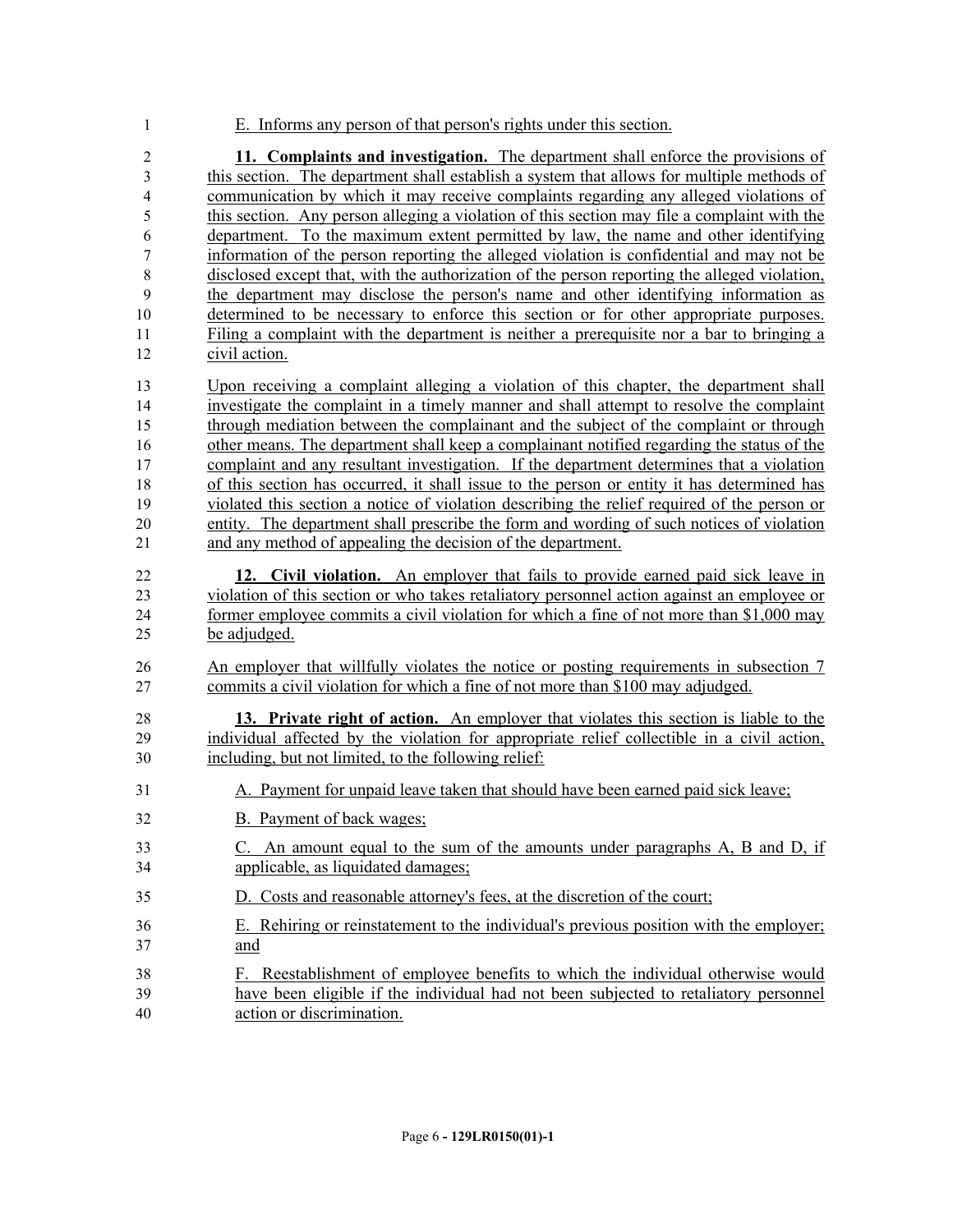An affected individual may bring a civil action to collect appropriate relief. An action taken by an affected individual under this subsection may be brought not later than 3 years after the date of the last event constituting the alleged violation for which the action is brought or the date when the individual knew of the violation, whichever is later. The right to bring an action provided by this subsection terminates on the filing of a complaint by the Attorney General in an action under subsection 14 in which a recovery is sought related to the same violation or violations of an employer relating to the affected individual. **14. Civil action by the department.** The department may impose penalties and may grant an employee or individual all appropriate relief, including, but not limited to, payment of all earned paid sick leave improperly withheld, all damages incurred by the complainant as the result of violation of this section, back pay and reinstatement in the case of job loss. If the director determines that there is reasonable cause to believe that an employer violated this section and the department is subsequently unable to obtain voluntary compliance by the employer within a reasonable time, the department shall bring a civil action through the Attorney General on behalf of an affected individual or individuals as provided in subsection 13, except that a civil action may not be brought on behalf of an individual has filed an action under subsection 13 related to the same violation or violations of this section. A civil action brought under this subsection may be joined with a civil action to collect fines under subsection 12. **15. Effect on collective bargaining.** Except for a collective bargaining agreement as described in subsection 16, paragraph A, a contract or agreement between the employer and the employee or any acceptance by the employee of a paid leave policy that provides fewer rights or benefits than provided by this section is void and unenforceable. **16. Application; construction; successor employer; reinstatement.** This section applies subject to the following. A. This section does not apply to an employee covered by a collective bargaining agreement during the period between January 1, 2021 and the expiration of the agreement. This section does apply to employees covered by a collective bargaining agreement entered into and in effect on or after January 1, 2021, unless the collective bargaining agreement expressly waives the requirements of this section in clear and unambiguous terms. B. This section does not apply to an individual employed by the individual's parent, spouse or child. C. Nothing in this section may be construed to require financial or other reimbursement to an employee from an employer upon the employee's termination, resignation, retirement or other separation from employment for accrued earned paid sick leave that has not been used. D. A successor employer, or an employer over which there is substantial common ownership, management or control between the successor and predecessor employer,